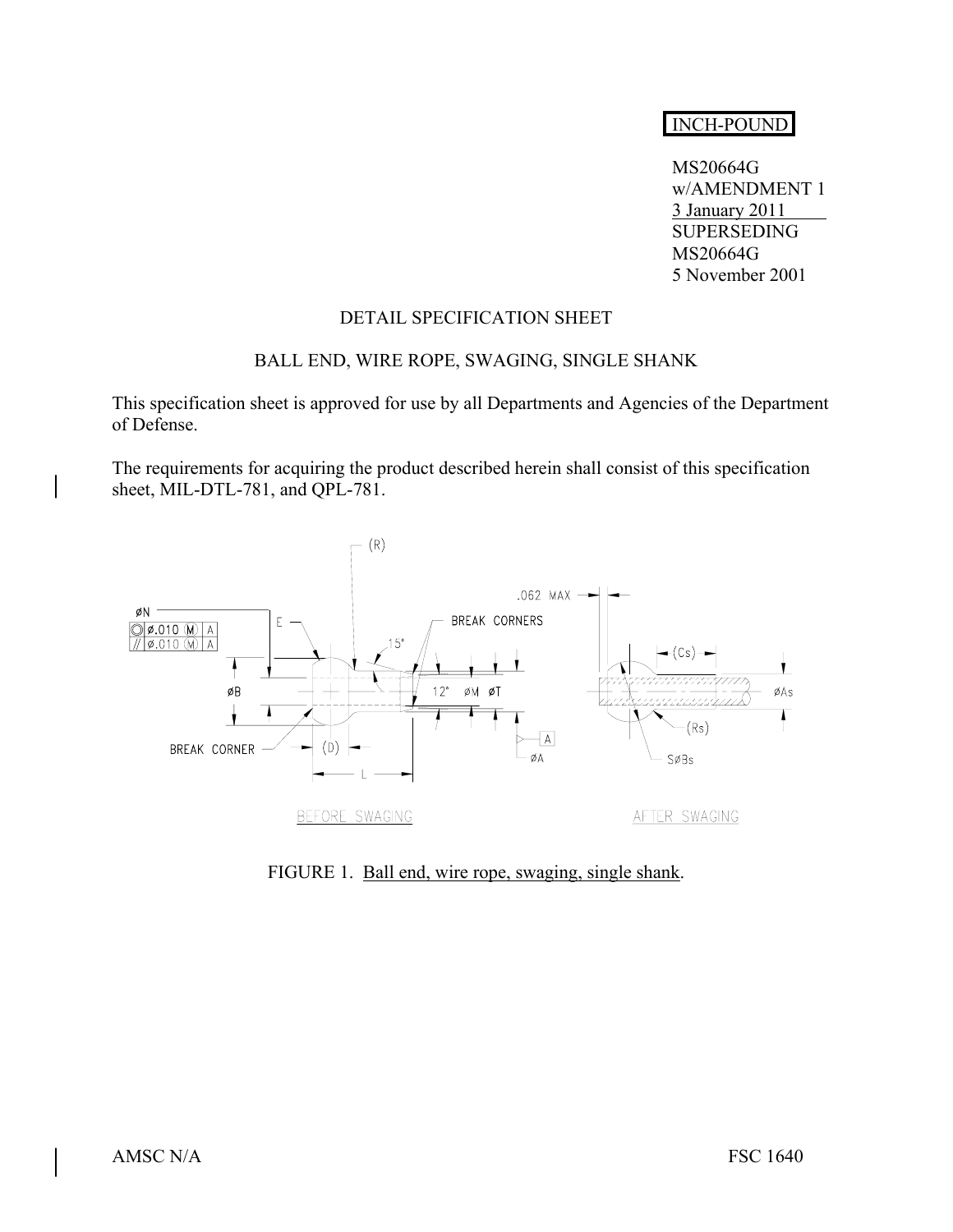#### MS20664G w/AMENDMENT 1

| Dash number |         | Wire rope diameter | Minimum<br>breaking   | ØA   |          | $\emptyset$ As |         | ØΒ   |          | $S\varnothing B_s$<br>spherical |         | $C_{\rm s}$<br>reference |
|-------------|---------|--------------------|-----------------------|------|----------|----------------|---------|------|----------|---------------------------------|---------|--------------------------|
|             | Nominal | Minimum            | strength $1/$<br>lbs. |      |          |                |         |      |          |                                 |         |                          |
| $-2$        | 1/16    | .062               | 480                   | .132 |          | .112           | $+000$  | .212 |          | .190                            | $+.000$ | .156                     |
| $-3$        | 3/32    | .093               | 920                   | .168 | $+0.000$ | .143           | $-.003$ | .282 | $+0.000$ | .253                            | $-.003$ | .234                     |
| -4          | 1/8     | .125               | 2,000                 | .223 | $-.004$  | .190           |         | .350 | $-.004$  | .315                            |         | .313                     |
| $-5$        | 5/32    | .156               | 2,800                 | .259 |          | .222           | $+.000$ | .424 |          | .379                            | $+.000$ | .391                     |
|             |         |                    |                       |      |          |                | $-.004$ |      |          |                                 | $-.004$ |                          |
| -6          | 3/16    | .187               | 4,200                 | .298 |          | .255           | $+000$  | .492 |          | .442                            | $+.000$ | .469                     |
| $-7$        | 7/32    | .218               | 5,600                 | .352 | $+0.000$ | .302           | $-.005$ | .560 | $+0.000$ | .505                            | $-.005$ | .547                     |
| $-8$        | 1/4     | .250               | 7,000                 | .406 | $-.005$  | .348           |         | .629 | $-.005$  | .567                            |         | .625                     |
| $-9$        | 9/32    | .281               | 8,000                 | .444 |          | .382           | $+.000$ | .699 |          | .632                            | $+.000$ | .750                     |
| $-10$       | 5/16    | .312               | 9,800                 | .480 |          | .413           | $-.007$ | .768 |          | .694                            | $-.007$ | .813                     |

## TABLE I. Dash numbers and dimensions.

TABLE I. Dash numbers and dimensions - Continued.

| Dash number | D<br>reference |         | E<br>radius<br>reference | $\pm .005$ | ØM<br>$+.010$<br>$-.000$ | ØN   |         | R<br>radius<br>reference | Rs<br>radius<br>reference | ØΤ<br>$+000$<br>$-.010$ |
|-------------|----------------|---------|--------------------------|------------|--------------------------|------|---------|--------------------------|---------------------------|-------------------------|
| $-2$        | .114           | $+000$  | .0825                    | .2685      | .079                     | .073 |         | .028                     | .014                      | .109                    |
|             |                | $-.003$ |                          |            |                          |      |         |                          |                           |                         |
| $-3$        | .152           | $+000$  | .110                     | .384       | .114                     | .104 | $+.004$ | .037                     | .019                      | .141                    |
|             |                | $-.004$ |                          |            |                          |      | $-.000$ |                          |                           |                         |
| $-4$        | .1895          |         | .137                     | .500       | .152                     | .139 |         | .046                     | .023                      | .188                    |
| $-5$        | .2275          |         | .165                     | .616       | .185                     | .169 |         | .056                     | .028                      | .219                    |
| -6          | .2645          | $+000$  | .192                     | .730       | .221                     | .201 |         | .065                     | .033                      | .250                    |
| $-7$        | .3025          | $-.005$ | .220                     | .846       |                          | .233 | $+.005$ | .075                     | .038                      | .297                    |
| $-8$        | .3395          |         | .247                     | .962       | 2/                       | .264 |         | .084                     | .042                      | .344                    |
| $-9$        | .3775          |         | .275                     | 1.078      |                          | .297 | $-.000$ | .094                     | .046                      | .375                    |
| $-10$       | .4145          |         | .302                     | 1.193      |                          | .328 |         | .103                     | .046                      | .406                    |

 $1/$  To achieve the minimum breaking strength, for the terminal test only, a galvanized carbon steel wire rope shall be used.

 $2/$  No tapered bellmouth on -7, -8, -9, -10.

 $\frac{3}{2}$  Reference dimensions are for design purposes only and are not an inspection requirement.

# REQUIREMENTS:

1. Material: Material shall be in accordance with MIL-DTL-781.

2. Finish: Finish shall be in accordance with MIL-DTL-781.

3. Swage: Swage shall be in accordance with MIL-DTL-6117.

4. Tolerances: Unless otherwise specified, tolerances: decimals ±0.010, angles ±3°.

# NOTES:

 1. The part or identifying number (PIN) consists of the letters MS, the specification sheet number, the letter "C" for corrosion resistant steel (CRES), and a dash number taken from table I.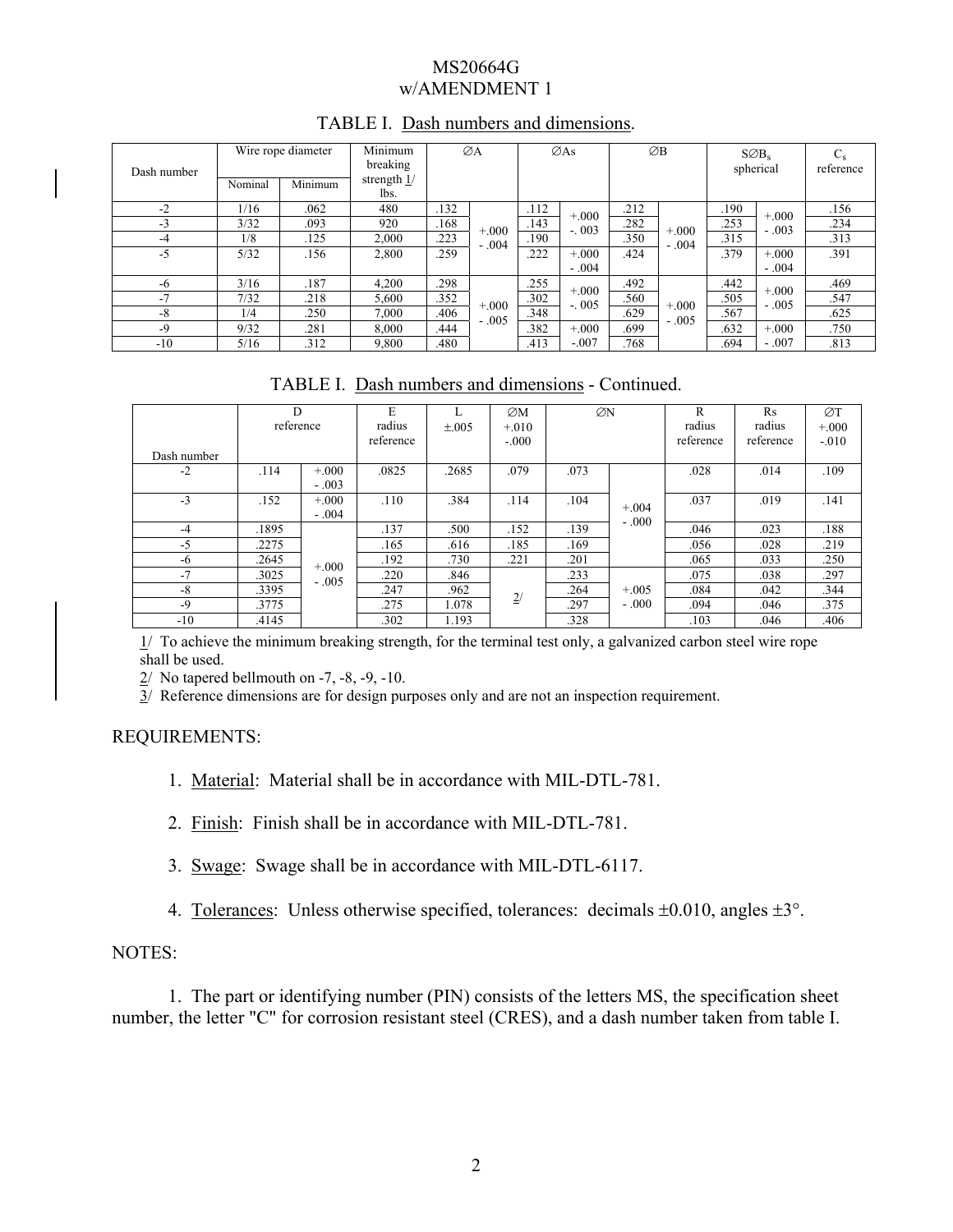#### MS20664G w/AMENDMENT 1



2. Dimensions are in inches.

3. Remove burrs and sharp edges. (See MIL-DTL-781.)

4. Interpret drawing in accordance with ASME Y14.5.

5. In the event of a conflict between the text of this document and the references cited herein, the text of this document takes precedence.

6. Unless otherwise specified, issues of referenced documents are those in effect at the time of solicitation.

 7. MS20664 and AN664 parts identified by the same dash numbers are universally, functionally and dimensionally interchangeable.

 8. Corrosion resistant steel parts shall be used for new design and can be universally substituted for carbon and alloy steel parts as shown in table II. Carbon and alloy steel parts cannot be substituted for corrosion resistant steel parts.

9. Carbon and alloy steel parts are inactive for new design.

| <b>MS PART NUMBERS</b> |               |  |  |  |  |
|------------------------|---------------|--|--|--|--|
| Corrosion              | Carbon steel, |  |  |  |  |
| resistant steel        | cadmium plate |  |  |  |  |
| MS20664C2              | MS20664-2     |  |  |  |  |
| MS20664C3              | MS20664-3     |  |  |  |  |
| MS20664C4              | MS20664-4     |  |  |  |  |
| MS20664C5              | MS20664-5     |  |  |  |  |
| MS20664C6              | MS20664-6     |  |  |  |  |
| MS20664C7              | MS20664-7     |  |  |  |  |
| MS20664C8              | MS20664-8     |  |  |  |  |
| MS20664C9              | MS20664-9     |  |  |  |  |
| MS20664C10             | MS20664-10    |  |  |  |  |

TABLE II. Substitution table.